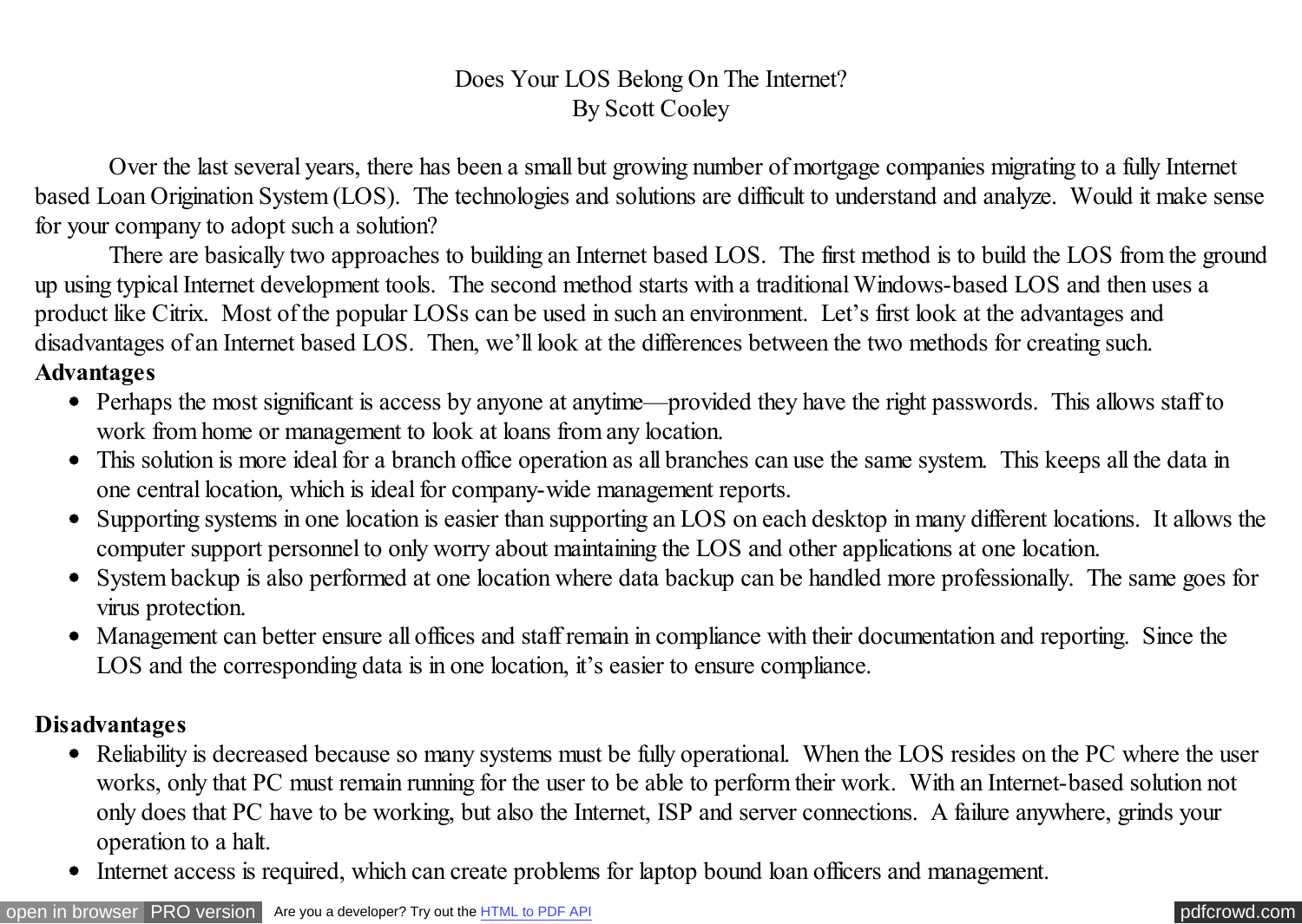- Your connection to the Internet must be more robust. Dial-up lines are not an option and some offices may require T1 access, thus increasing your costs.
- Overall, the system costs are more expensive, as you have the increased costs of the servers, the MIS and the Internet. For this reason, many one-office locations will find it not worthwhile.
- Finally, performance is generally reduced because of slower performance with the LOS. How much slower depends upon the size of the pipeline to the Internet, the speed of the servers and the number of active users. Even the best systems can't perform at the speed of a desktop-based LOS.

The advantages and disadvantages should help you decide if an Internet-based solution is the best for your company. Generally, only multi-location companies will consider the Internet-based solutions and smaller brokers will find it more cost effective to stay with a desktop bound solution. Even the multi-branch locations will have a difficult decision and will need to evaluate the above issues carefully. Generally, I've heard more happy stories than sad ones with the Internet-based solutions, but there are both.

If you do choose to go with an Internet-based solution, the decision then becomes one of choosing a hosting solution for your desktop orientated solutions using a product like Citrix, or looking for one of the new fully Internet based solutions. Let's look at the advantages and disadvantages of both.

The advantages of going with a Citrix oriented solution are as follows:

- You'll get to use the systems that you use today and thus, you won't incur significant staff retaining costs.
- You'll avoid the migration costs of changing LOS's including reusing the existing LOS license that you've already purchased.
- All the documents you've created, custom templates, default files, and others. can all be moved to the Internet servers which can save hundreds of hours of staff time.
- The pure Internet solutions are all new. Thus, you deal with systems that haven't been widely used nor have they gone through many years of refinement with thousands of companies.
- Entering data in a Windows based LOS is faster and more efficient than using an LOS that uses HTML screens found with pure Internet-based solutions. This is why programs like spreadsheets, word processors, and graphic design programs remain as true Windows applications.

The advantages of a pure Internet solution are as follows:

- Typically, they use HTML pages, which load faster and thus, require lower bandwidth requirements. Even a dial-up solution can work.
- [open in browser](http://pdfcrowd.com/redirect/?url=http%3a%2f%2fscooley.com%2fmom40.htm&id=ma-140810162923-59dc2a8a) [PRO version](http://pdfcrowd.com/customize/) Are you a developer? Try out th[e HTML to PDF API](http://pdfcrowd.com/html-to-pdf-api/?ref=pdf) performance of the Area and the Area posterior of the Area posterior of the Area posterior of the Area posterior of the Area posterior of the Are • Often the vendor hosts the solution, which eliminates the need for your own hosted servers. The costs of the servers also tend